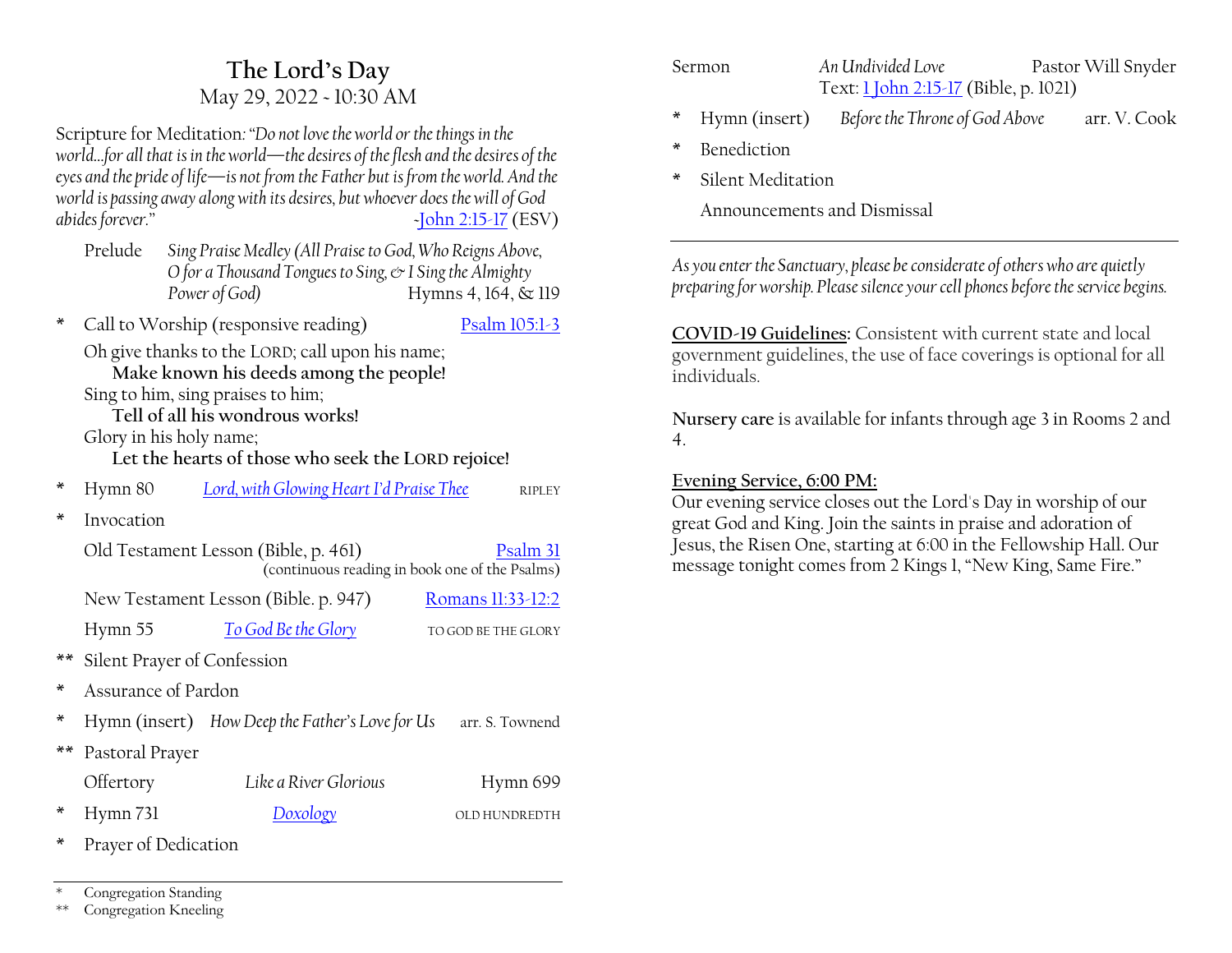### **SERVING IN WORSHIP TODAY**

#### **May 29, 2021**

| Worship Leader:      | Pastor Lucas Dourado                         |
|----------------------|----------------------------------------------|
| Greeters:            |                                              |
| Deacon in Charge:    | Walter Mayo                                  |
| Ushers:              | Scott Bolliger                               |
| Audio:               | Sam Edwards                                  |
| Nursery:<br>9:30:    |                                              |
|                      | 10:30 (Worship): Monique Barr, Alivia Snyder |
| <b>Toddler Time:</b> |                                              |
| Coffee Clean-up:     |                                              |

**Evening Audio:**

#### **June 5, 2021**

| Worship Leader:      | Elder John Sundet                                 |
|----------------------|---------------------------------------------------|
| Greeters:            |                                                   |
| Deacon in Charge:    | Peter Benedict                                    |
| Ushers:              | David Embree                                      |
| Audio:               | Zeb Sinnamon                                      |
| Nursery:<br>9:30:    |                                                   |
|                      | 10:30 (Worship): Danielle Bolliger, Katie Lazzaro |
| <b>Toddler Time:</b> |                                                   |
| $\sim$ cc $\sim$ 1   |                                                   |

**Coffee Clean-up:**

**Evening Audio:**

### **This Week at Church**

| Monday    |                   | Memorial Day - Office Closed      |
|-----------|-------------------|-----------------------------------|
| Wednesday | 1:00 PM           | <b>Bible Study</b>                |
|           | 7:00 PM           | Prayer Gathering                  |
| Thursday  | 10:30 AM          | Children's Music & Movement Class |
| Saturday  | 7:00 AM           | Men's Covenant Group              |
|           | $2:00 \text{ PM}$ | Esther Jones' Piano Recital       |
|           |                   |                                   |

# **ANNOUNCEMENTS**

## **COMING EVENTS**

### **PCC PICNIC**

Our church-wide picnic at **Wickham Park in Manchester** is set for

**Saturday, June 11th, from 12-5pm**. We have once again reserved the **Laurel Grove Pavilion** (which we had last year) and will be covering everyone's parking again. All you need to do is sign up to bring a side dish or dessert, since we will also be providing the hamburgers, hot



dogs, and drinks. In addition to volleyball and the walk to the aviary and playground that people enjoy, we will also have opportunities to show our Presbyterian athleticism in Bocce ball, croquet, Ultimate, corn hole, and many other games and activities. While signing up isn't necessary (please join us even if you forget to sign up), it is helpful, so we know how much food to purchase ahead of time. We hope you can come and enjoy some great food, fellowship, and fun!

#### **BACCALAUREATE SERVICE**

Join us for two special events to honor our 2022 graduates! On Wednesday, June 8<sup>th</sup>, at 6:00 PM, our Midweek Recharge will feature a special dinner for our graduates (who doesn't love a taco bar anyway?). Then, on **Sunday, June 12th , at 6:00 PM**, we will have our Baccalaureate Service. Please join us in a time to honor and congratulate the hard work and accomplishments of: **Elisabeth Craig, Calvin Edwards, Reagan Hilinski, Julia Lazzaro, Lauren Madda, Sean Owens, Zebulun Sinnamon,** and **JuliaWilson.** There will be a time of fellowship with cake and refreshments after the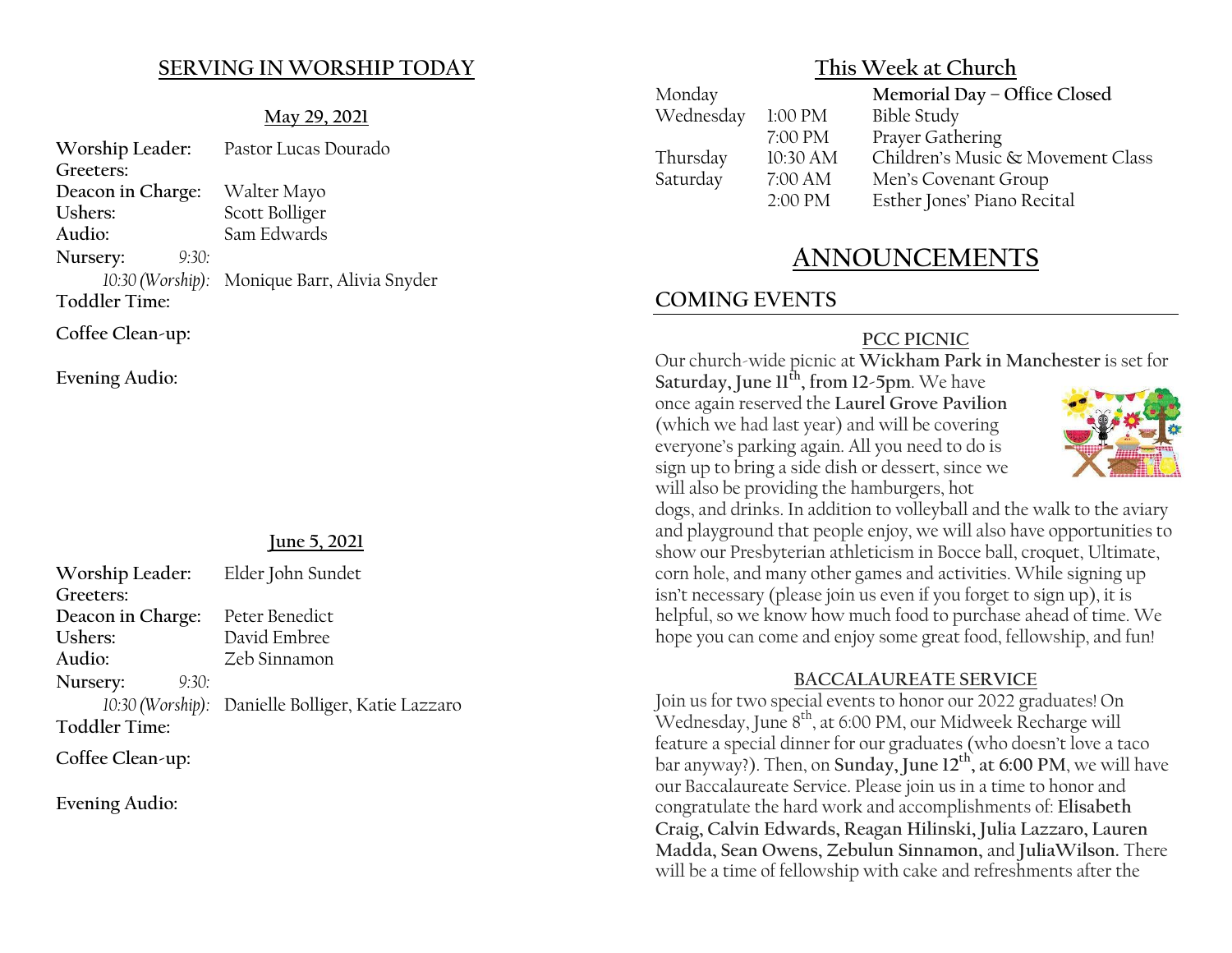service. Mark your calendars now for these two special events, and please be in prayer for our graduating seniors.

## **CHURCH FAMILY NEWS**

### **WEDNESDAY BIBLE STUDY**

A Wednesday afternoon Bible study takes place at 1:00 PM at the church. If you are interested in joining, please contact Pastor Will at the church office: (860) 742-7222.

## **THANK YOU!**

Dear Church Family,

This note is long overdue. Please let me share our gratitude and joy in joining this fellowship of Christ. This year has been one the most difficult of our lives, but God had bigger plans for us than mere comfort or ease. He planned to give Himself to us through the struggle and in so many myriad ways through PCC. We have tangibly felt your love through prayer, your presence, and your generosity. Thank you for the baby shower gifts, the fruit basket when baby Maeve arrived, and the surprise Christmas card. We love you more and more.

Blessings in Christ,

Mark, Shannon, Aurora, Moriah, Augustine & Maeve Dickson

#### **VACATION BIBLE SCHOOL 2022**

Good Day Mate! This year's Vacation Bible School theme is Zoomerang. We will be taking a trip to the land down under, Australia. How can you help? Please consider donating paper towel rolls and assorted colors of pipe cleaners for some AUS-SOME crafts. You can drop off these supplies to a bin in the back of the fellowship hall. Thank you for helping make VBS a success.

~Anita Hilinski

#### **MID-WEEK RECHARGE**

We believe it is important to provide a mid-week avenue for all believers to come together to grow in friendship and to seek the Lord in prayer. Additionally, there have been some in the church that

expressed a desire for more opportunities to fellowship with one another and we desire to help cultivate that.

#### **Schedule**

This ministry will take place twice a month on the **2nd and 4th Wednesdays of the month from 6:00-8:00 PM**. From 6:00-7:00 PM food will be provided and individuals and families may come at any time during that hour to eat and spend time together. Beginning at 7:00 PM the focus will shift to a time of prayer, facilitated by an Elder, Pastor, or other servant-leader in the church. This is an opportunity for prayer, fellowship, and to invite others outside of PCC to come and enjoy a meal and spend time together. The next Mid-Week Recharge will be **June 8th.**

## **Kids Bible Club**

Along with food, fellowship, and prayer, a kids bible club led by Mark Popovitch will also be available for children grades  $k-5^{th}$ . Kids club will begin at **7:00 PM** and is a ministry that provides opportunity for young people to grow in friendship with other children, receive instruction and lessons from God's Word, and enjoy singing praise to the Lord.

If you have any questions regarding this ministry, please contact Pastor Will or Mark Popovitch (860.742.7222).

## **FLOWER CALENDAR**

Flowers in worship serve in reminding us of God's glory reflected in creation, His loving care for us and our own mortality. If you would like to bless our worship/honor a loved one by providing flowers, please use the flower calendar found on the Women's Ministry board in the Fellowship Hall. Flowers can be from your garden or purchased.